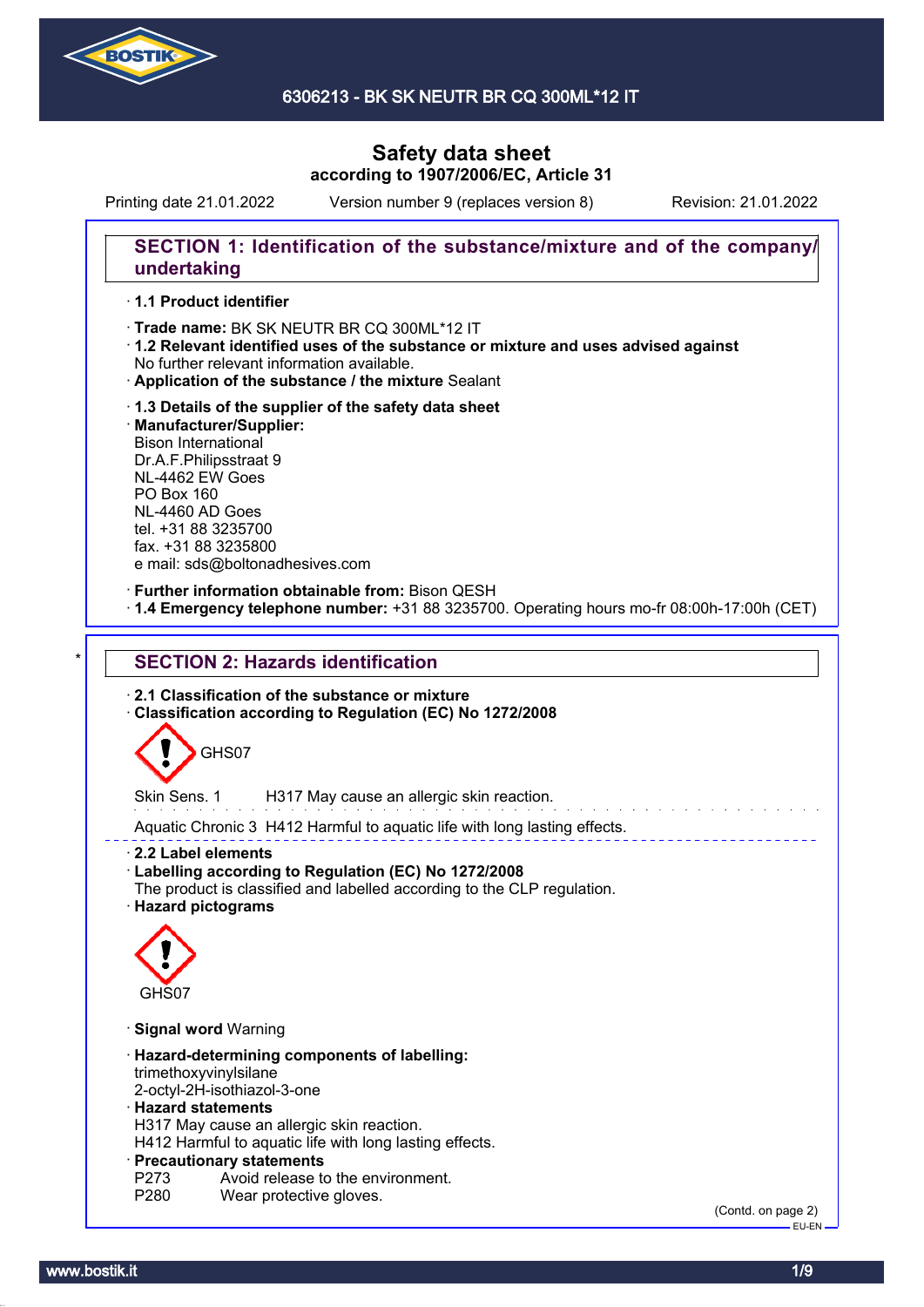

Printing date 21.01.2022 Version number 9 (replaces version 8) Revision: 21.01.2022

Trade name: BK SK NEUTR BR CQ 300ML\*12 IT

(Contd. of page 1)

P302+P352 IF ON SKIN: Wash with plenty of water.

P333+P313 If skin irritation or rash occurs: Get medical advice/attention.

P501 Dispose of contents/container in accordance with national regulations.

· **2.3 Other hazards**

· **Results of PBT and vPvB assessment**

- · **PBT:** Not applicable.
- · **vPvB:** Not applicable.

| $\cdot$ 3.2 Mixtures<br><b>Description: Sealant</b>                                             |                                                                                                                                                                                                                                                                                                                                                                                                            |                     |
|-------------------------------------------------------------------------------------------------|------------------------------------------------------------------------------------------------------------------------------------------------------------------------------------------------------------------------------------------------------------------------------------------------------------------------------------------------------------------------------------------------------------|---------------------|
| Dangerous components:                                                                           |                                                                                                                                                                                                                                                                                                                                                                                                            |                     |
| CAS: 64742-46-7<br>EINECS: 265-148-2<br>Index number: 649-221-00-X<br>Reg.nr.: 01-2119827000-58 | Distillates (petroleum), hydtrotreated middle<br>Asp. Tox. 1, H304                                                                                                                                                                                                                                                                                                                                         | $2.5 - 10%$         |
| CAS: 3087-39-6                                                                                  | titanium(4)-2-methylpropane-2-oleate<br>Skin Irrit. 2, H315; Eye Irrit. 2, H319                                                                                                                                                                                                                                                                                                                            | $1 - 2.5%$          |
| CAS: 2768-02-7<br>EINECS: 220-449-8<br>Index number: 014-049-00-0<br>Reg.nr.: 01-2119513215-52  | trimethoxyvinylsilane<br>Elam. Liq. 2, H225; 3 Skin Sens. 1B, H317                                                                                                                                                                                                                                                                                                                                         | $1 - 2.5%$          |
| CAS: 556-67-2<br>EINECS: 209-136-7<br>Index number: 014-018-00-1<br>Reg.nr.: 01-2119529238-36   | octamethylcyclotetrasiloxane<br>Flam. Liq. 3, H226; Sepr. 2, H361f;<br>PBT; vPvB                                                                                                                                                                                                                                                                                                                           | $≥0.025 - 50.25%$   |
| CAS: 26530-20-1<br>EINECS: 247-761-7<br>Index number: 613-112-00-5                              | 2-octyl-2H-isothiazol-3-one<br>Acute Tox. 3, H301; Acute Tox. 3, H311;<br>Acute Tox. 2, H330; Skin Corr. 1, H314; Eye<br>Dam. 1, H318; Be Aquatic Acute 1, H400<br>(M=100); Aquatic Chronic 1, H410 (M=100);<br>Skin Sens. 1A, H317, EUH071<br>ATE: LD50 oral: 125 mg/kg<br>LD50 dermal: 311 mg/kg<br>LC50/4 h inhalative: 0.27 mg/l<br>Specific concentration limit:<br>Skin Sens. 1A; H317: C ≥ 0.0015 % | $≥0.0025 - <0.025%$ |

# \* **SECTION 4: First aid measures**

· **4.1 Description of first aid measures**

- · **General information:** No special measures required.
- · **After inhalation:**

Supply fresh air and to be sure call for a doctor.

- In case of unconsciousness place patient stably in side position for transportation.
- · **After skin contact:** Immediately wash with water and soap and rinse thoroughly.

(Contd. on page 3) EU-EN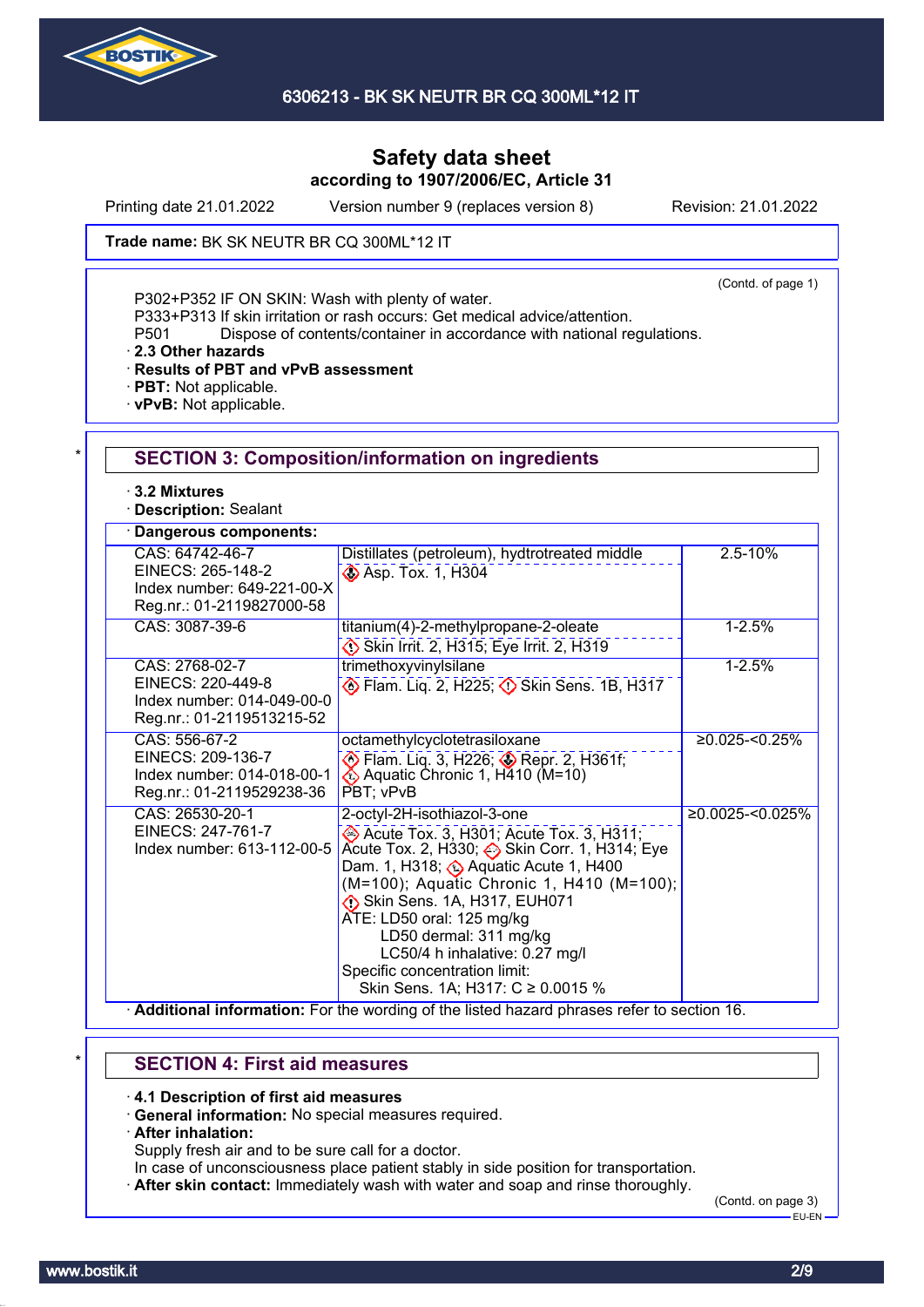

6306213 - BK SK NEUTR BR CQ 300ML\*12 IT

# **Safety data sheet according to 1907/2006/EC, Article 31**

Printing date 21.01.2022 Version number 9 (replaces version 8) Revision: 21.01.2022

(Contd. of page 2)

Trade name: BK SK NEUTR BR CQ 300ML\*12 IT

· **After eye contact:** Rinse opened eye for several minutes under running water.

· **After swallowing:** If symptoms persist consult doctor.

· **4.2 Most important symptoms and effects, both acute and delayed** No further relevant information available.

· **4.3 Indication of any immediate medical attention and special treatment needed** No further relevant information available.

### **SECTION 5: Firefighting measures**

- · **5.1 Extinguishing media**
- · **Suitable extinguishing agents:** Use fire extinguishing methods suitable to surrounding conditions.
- · **5.2 Special hazards arising from the substance or mixture**

No further relevant information available.

- · **5.3 Advice for firefighters**
- · **Protective equipment:** No special measures required.

### **SECTION 6: Accidental release measures**

- · **6.1 Personal precautions, protective equipment and emergency procedures** Not required.
- · **6.2 Environmental precautions:**

Do not allow product to reach sewage system or any water course.

Inform respective authorities in case of seepage into water course or sewage system.

Do not allow to enter sewers/ surface or ground water.

· **6.3 Methods and material for containment and cleaning up:**

Send for recovery or disposal in suitable receptacles.

Absorb with liquid-binding material (sand, diatomite, acid binders, universal binders, sawdust).

- · **6.4 Reference to other sections**
- See Section 7 for information on safe handling.
- See Section 8 for information on personal protection equipment.

See Section 13 for disposal information.

### **SECTION 7: Handling and storage**

· **7.1 Precautions for safe handling** No special precautions are necessary if used correctly. · **Information about fire - and explosion protection:** No special measures required.

- · **7.2 Conditions for safe storage, including any incompatibilities**
- · **Storage:**
- · **Requirements to be met by storerooms and receptacles:** No special requirements.
- · **Information about storage in one common storage facility:** Not required.
- · **Further information about storage conditions:** None.
- · **Storage class:** 12

· **7.3 Specific end use(s)** No further relevant information available.

(Contd. on page 4)

EU-EN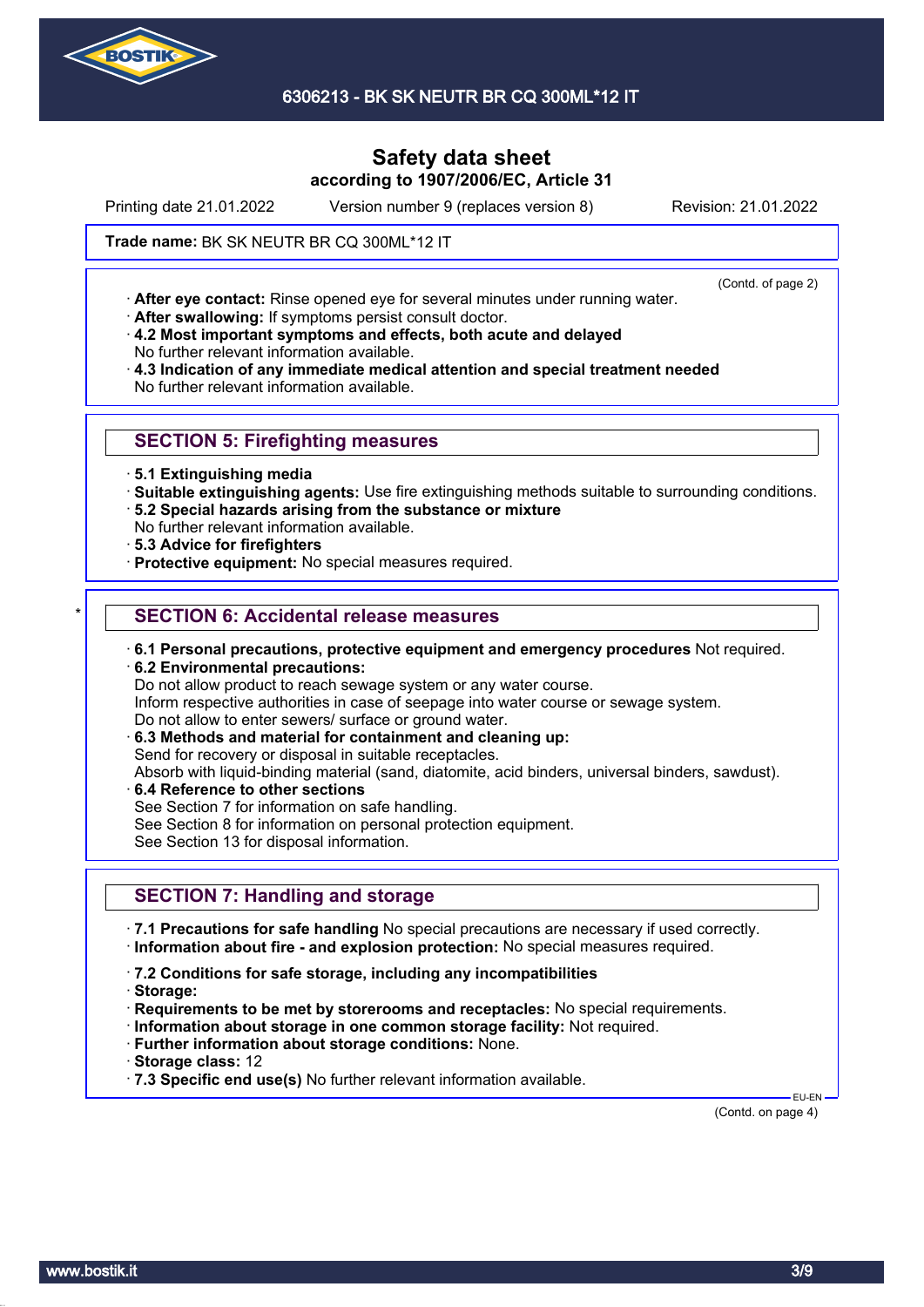

Printing date 21.01.2022 Version number 9 (replaces version 8) Revision: 21.01.2022

#### Trade name: BK SK NEUTR BR CQ 300ML\*12 IT

(Contd. of page 3)

### **SECTION 8: Exposure controls/personal protection**

- · **8.1 Control parameters**
- · **Ingredients with limit values that require monitoring at the workplace:**

The product does not contain any relevant quantities of materials with critical values that have to be monitored at the workplace.

- · **Additional information:** The lists valid during the making were used as basis.
- · **8.2 Exposure controls**
- · **Appropriate engineering controls** No further data; see item 7.
- · **Individual protection measures, such as personal protective equipment**
- · **General protective and hygienic measures:**
- The usual precautionary measures are to be adhered to when handling chemicals. Immediately remove all soiled and contaminated clothing
- Wash hands before breaks and at the end of work.
- **Respiratory protection: Not required.**
- · **Hand protection**



Protective gloves

The glove material has to be impermeable and resistant to the product/ the substance/ the preparation.

Selection of the glove material on consideration of the penetration times, rates of diffusion and the degradation

· **Material of gloves**

Recommended thickness of the material: > 0,12 mm Nitrile rubber, NBR

· **Penetration time of glove material**

For the mixture of chemicals mentioned below the penetration time has to be at least 10 minutes (Permeation according to EN 374 Part 3: Level 1).

· **Eye/face protection** Goggles recommended during refilling

| 9.1 Information on basic physical and chemical properties<br><b>General Information</b> |                                  |
|-----------------------------------------------------------------------------------------|----------------------------------|
| · Physical state                                                                        | <b>Fluid</b>                     |
| · Colour:                                                                               | Different according to colouring |
| · Odour:                                                                                | Characteristic                   |
| Odour threshold:                                                                        | Not determined.                  |
| · Melting point/freezing point:                                                         | Undetermined.                    |
| · Boiling point or initial boiling point and                                            |                                  |
| boiling range                                                                           | 2230 °C                          |
| · Flammability                                                                          | Not applicable.                  |
| · Lower and upper explosion limit                                                       |                                  |
| · Lower:                                                                                | Not determined.                  |
| $\cdot$ Upper:                                                                          | Not determined.                  |
| · Flash point:                                                                          | Not applicable.                  |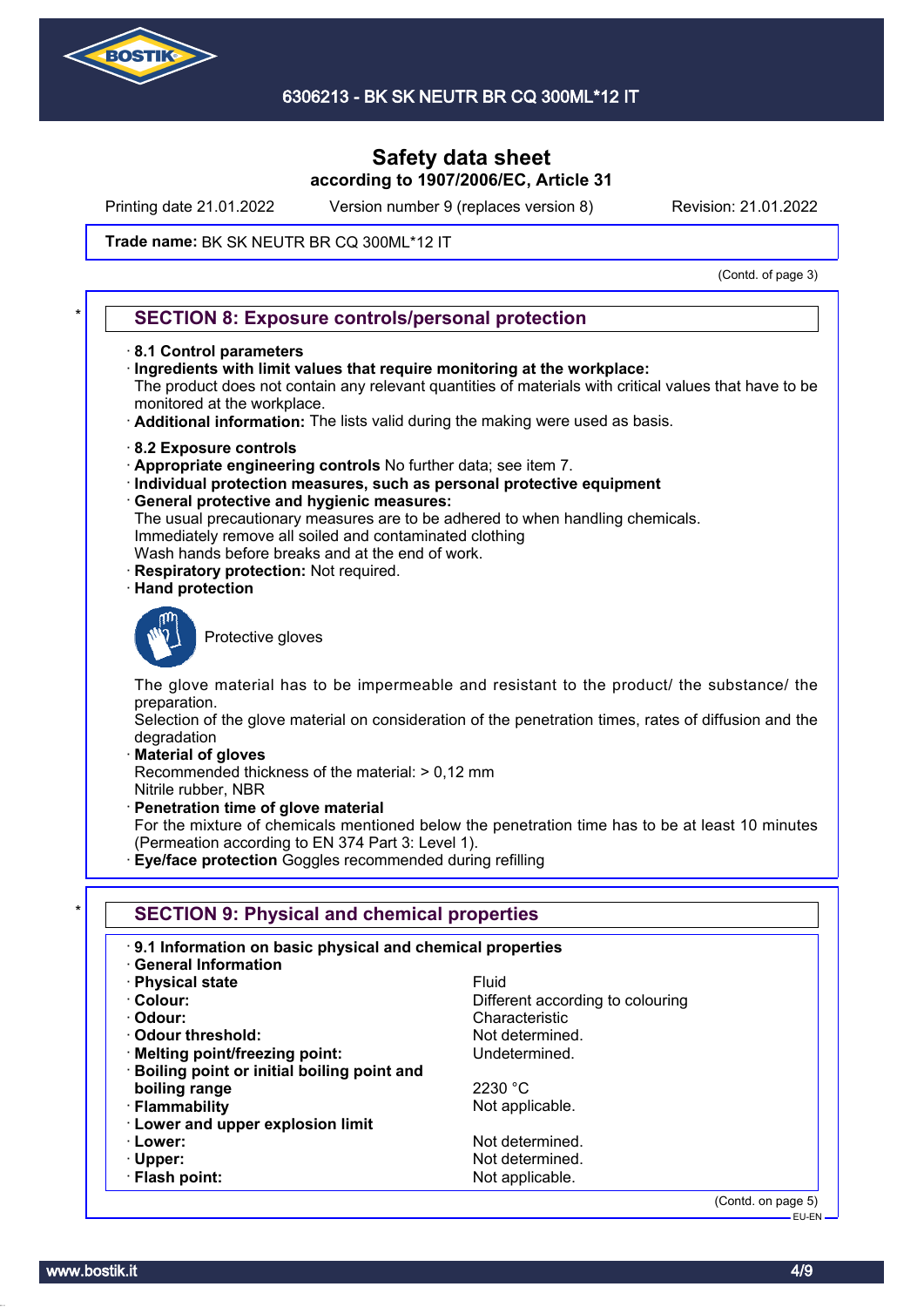

Printing date 21.01.2022 Version number 9 (replaces version 8) Revision: 21.01.2022

#### Trade name: BK SK NEUTR BR CQ 300ML\*12 IT

|                                                                                | (Contd. of page 4)                                 |
|--------------------------------------------------------------------------------|----------------------------------------------------|
| Auto-ignition temperature:                                                     | Product is not selfigniting.                       |
| · Decomposition temperature:                                                   | Not determined.                                    |
| pH                                                                             | Not determined.                                    |
| · Viscosity:                                                                   |                                                    |
| <b>Kinematic viscosity</b>                                                     | Not determined.                                    |
| Dynamic:                                                                       | Not determined.                                    |
| · Solubility                                                                   |                                                    |
| $\cdot$ water:                                                                 | Not miscible or difficult to mix.                  |
| · Partition coefficient n-octanol/water (log                                   |                                                    |
| value)                                                                         | Not determined.                                    |
| · Vapour pressure:                                                             | Not determined.                                    |
| · Density and/or relative density                                              |                                                    |
| · Density:                                                                     | Not determined.                                    |
| · Relative density                                                             | Not determined.                                    |
| · Vapour density                                                               | Not determined.                                    |
|                                                                                |                                                    |
| 9.2 Other information                                                          | All relevant physical data were determined for the |
|                                                                                | mixture. All non-determined data are not           |
|                                                                                | measurable or not relevant for the                 |
|                                                                                | characterization of the mixture.                   |
| · Appearance:                                                                  |                                                    |
| $\cdot$ Form:                                                                  | Pasty                                              |
| · Important information on protection of health                                |                                                    |
| and environment, and on safety.                                                |                                                    |
| Ignition temperature:                                                          | $>370$ °C                                          |
| <b>Explosive properties:</b>                                                   | Product does not present an explosion hazard.      |
| · Solvent content:                                                             |                                                    |
| · Solids content:                                                              | 62.0%                                              |
| Change in condition                                                            |                                                    |
| <b>Evaporation rate</b>                                                        | Not determined.                                    |
|                                                                                |                                                    |
|                                                                                |                                                    |
| · Information with regard to physical hazard<br>classes                        |                                                    |
|                                                                                | Void                                               |
| · Explosives<br>· Flammable gases                                              | Void                                               |
| · Aerosols                                                                     | Void                                               |
|                                                                                | Void                                               |
| · Oxidising gases<br>· Gases under pressure                                    | Void                                               |
|                                                                                | Void                                               |
| · Flammable liquids<br><b>Flammable solids</b>                                 | Void                                               |
| Self-reactive substances and mixtures                                          | Void                                               |
| · Pyrophoric liquids                                                           | Void                                               |
| · Pyrophoric solids                                                            | Void                                               |
|                                                                                | Void                                               |
| Self-heating substances and mixtures                                           |                                                    |
| · Substances and mixtures, which emit<br>flammable gases in contact with water | Void                                               |
|                                                                                | Void                                               |
| · Oxidising liquids                                                            | Void                                               |
| · Oxidising solids                                                             | Void                                               |
| · Organic peroxides<br>Corrosive to metals                                     | Void                                               |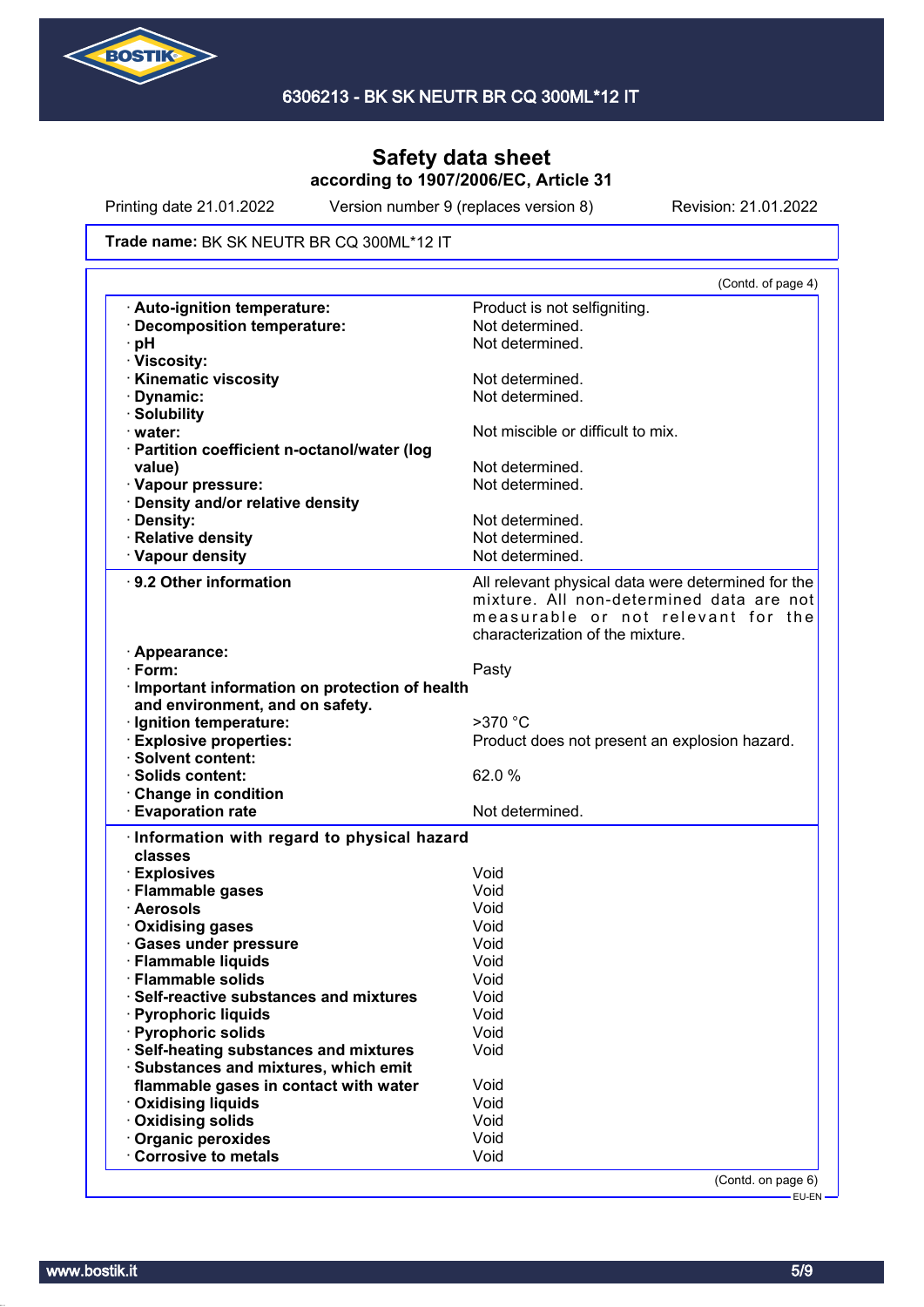

Printing date 21.01.2022 Version number 9 (replaces version 8) Revision: 21.01.2022

#### Trade name: BK SK NEUTR BR CQ 300ML\*12 IT

**Desensitised explosives Void** 

### **SECTION 10: Stability and reactivity**

- · **10.1 Reactivity** No further relevant information available.
- · **10.2 Chemical stability**
- · **Thermal decomposition / conditions to be avoided:**
- No decomposition if used according to specifications.
- · **10.3 Possibility of hazardous reactions** No dangerous reactions known.
- · **10.4 Conditions to avoid** No further relevant information available.
- · **10.5 Incompatible materials:** No further relevant information available.
- · **10.6 Hazardous decomposition products:** No dangerous decomposition products known.

# **SECTION 11: Toxicological information**

- · **11.1 Information on hazard classes as defined in Regulation (EC) No 1272/2008**
- · **Acute toxicity** Based on available data, the classification criteria are not met.

### · **LD/LC50 values relevant for classification:**

| 26530-20-1 2-octyl-2H-isothiazol-3-one |      |                                       |  |
|----------------------------------------|------|---------------------------------------|--|
| Oral                                   | LD50 |                                       |  |
| Dermal                                 | LD50 | 125 mg/kg (ATE)<br>311 mg/kg (ATE)    |  |
|                                        |      | Inhalative $LC50/4 h 0.27$ mg/l (ATE) |  |

**Skin corrosion/irritation** Based on available data, the classification criteria are not met.

- · **Serious eye damage/irritation** Based on available data, the classification criteria are not met.
- · **Respiratory or skin sensitisation** May cause an allergic skin reaction.
- · **Germ cell mutagenicity**
- Not applicable.

Based on available data, the classification criteria are not met.

- · **Carcinogenicity** Based on available data, the classification criteria are not met.
- · **Reproductive toxicity** Based on available data, the classification criteria are not met.
- · **STOT-single exposure** Based on available data, the classification criteria are not met.
- · **STOT-repeated exposure** Based on available data, the classification criteria are not met.

· **Aspiration hazard** Based on available data, the classification criteria are not met.

- · **Additional toxicological information:**
- · **Acute effects (acute toxicity, irritation and corrosivity)** Not applicable.
- · **Sensitisation** Not applicable.
- · **Repeated dose toxicity** Not applicable.

· **11.2 Information on other hazards**

### · **Endocrine disrupting properties**

556-67-2 octamethylcyclotetrasiloxane List II; III in the List II; III in the List II; III in the List II; III

# **SECTION 12: Ecological information**

· **12.1 Toxicity**

· **Aquatic toxicity:** No further relevant information available.

(Contd. on page 7) EU-EN

(Contd. of page 5)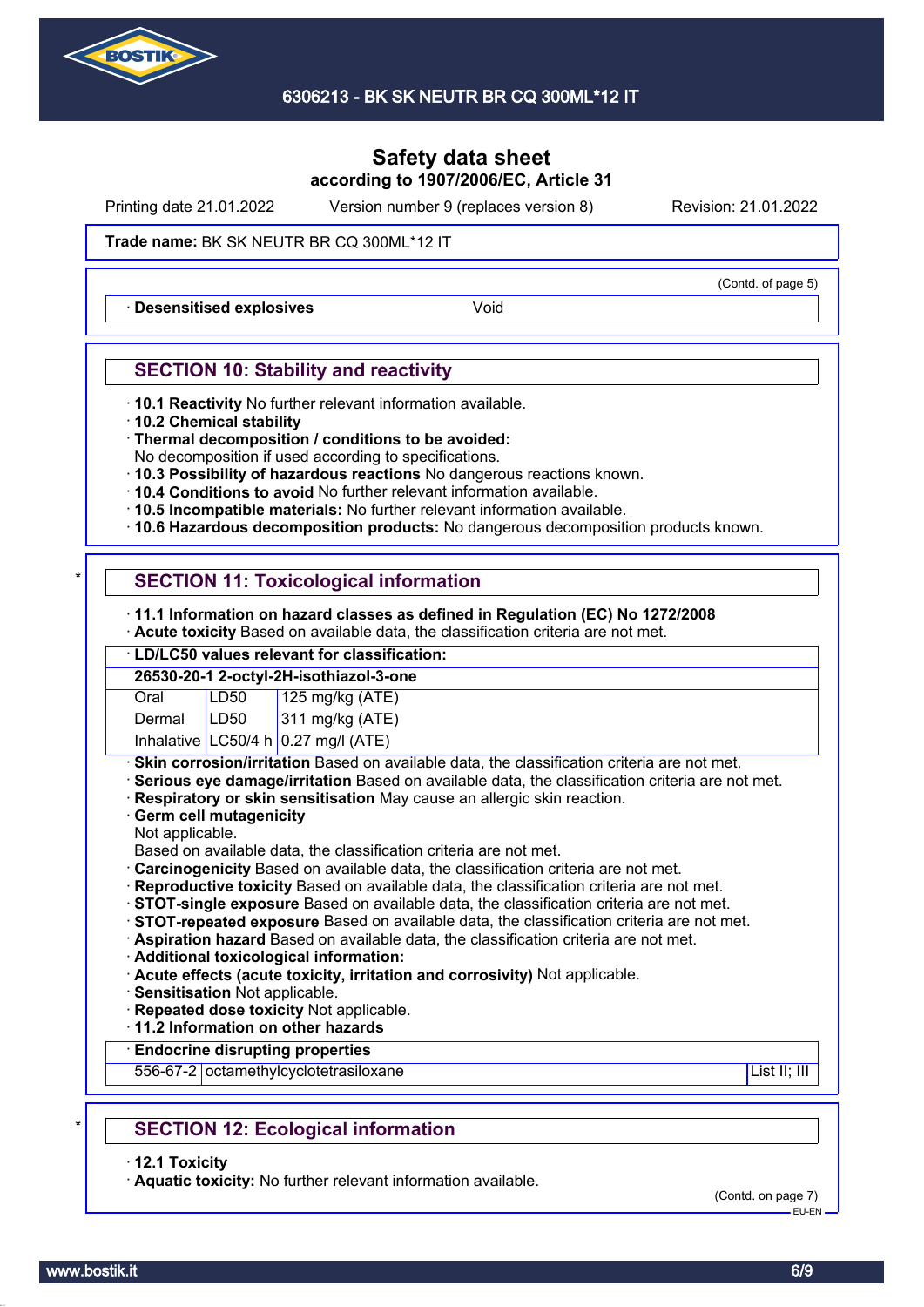

6306213 - BK SK NEUTR BR CQ 300ML\*12 IT

### **Safety data sheet according to 1907/2006/EC, Article 31**

Printing date 21.01.2022 Version number 9 (replaces version 8) Revision: 21.01.2022

#### Trade name: BK SK NEUTR BR CQ 300ML\*12 IT

(Contd. of page 6) · **12.2 Persistence and degradability** No further relevant information available. · **12.3 Bioaccumulative potential** No further relevant information available. · **12.4 Mobility in soil** No further relevant information available. · **12.5 Results of PBT and vPvB assessment** · **PBT:** Not applicable. · **vPvB:** Not applicable. · **12.6 Endocrine disrupting properties** For information on endocrine disrupting properties see section 11. · **12.7 Other adverse effects** · **Remark:** Harmful to fish · **Additional ecological information:** · **General notes:** Water hazard class 2 (German Regulation) (Self-assessment): hazardous for water Do not allow product to reach ground water, water course or sewage system. Danger to drinking water if even small quantities leak into the ground.

Harmful to aquatic organisms

#### **SECTION 13: Disposal considerations**

- · **13.1 Waste treatment methods**
- · **Recommendation**

Must not be disposed together with household garbage. Do not allow product to reach sewage system.

Disposal must be made according to official regulations.

- · **Uncleaned packaging:**
- · **Recommendation:**

Packagings that may not be cleansed are to be disposed of in the same manner as the product.

| <b>SECTION 14: Transport information</b>                   |                 |                    |
|------------------------------------------------------------|-----------------|--------------------|
| 14.1 UN number or ID number<br>· ADR/ADN, IMDG, IATA       | not regulated   |                    |
| $\cdot$ ADN                                                | not regulated   |                    |
| 14.2 UN proper shipping name<br>· ADR/ADN, ADN, IMDG, IATA | not regulated   |                    |
| 14.3 Transport hazard class(es)                            |                 |                    |
| · ADR/ADN, ADN, IMDG, IATA<br>· Class                      | not regulated   |                    |
| 14.4 Packing group<br>· ADR/ADN, IMDG, IATA                | not regulated   |                    |
| 14.5 Environmental hazards:                                | Not applicable. |                    |
| 14.6 Special precautions for user                          | Not applicable. |                    |
|                                                            |                 | (Contd. on page 8) |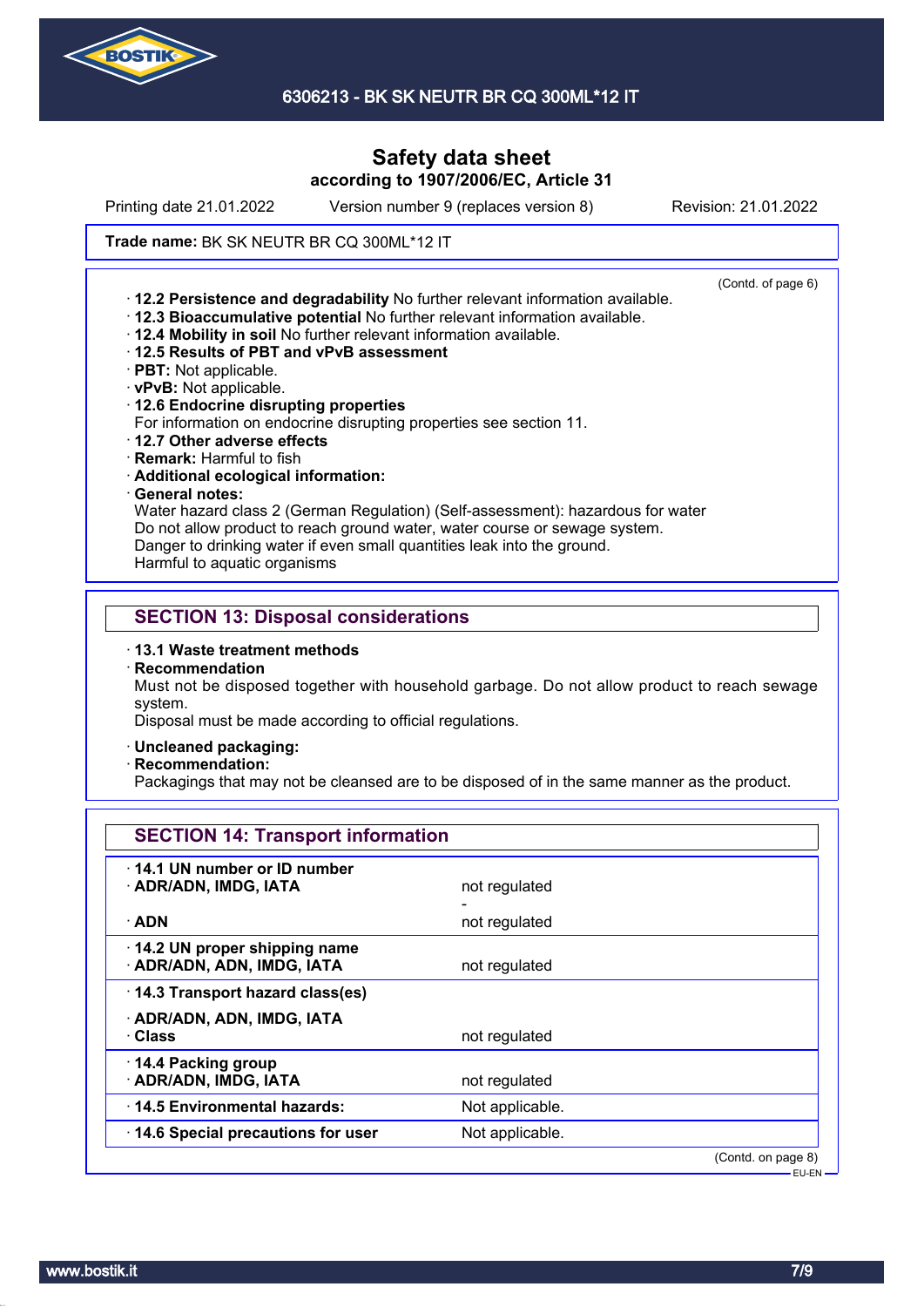

Printing date 21.01.2022 Version number 9 (replaces version 8) Revision: 21.01.2022

#### Trade name: BK SK NEUTR BR CQ 300ML\*12 IT

|                                                                        | (Contd. of page 7)                                                                                                                                                  |
|------------------------------------------------------------------------|---------------------------------------------------------------------------------------------------------------------------------------------------------------------|
| 14.7 Maritime transport in bulk according to<br><b>IMO instruments</b> | Not applicable.                                                                                                                                                     |
| · Transport/Additional information:                                    | Not dangerous according to the above<br>specifications.                                                                                                             |
| ∴IMDG<br>· Remarks:                                                    | Under certain conditions substances in Class 3<br>(flammable liquids) can be classified in<br>packinggroup III.<br>See IMDG, Part 2, Chapter 2.3, Paragraph 2.3.2.2 |
| · UN "Model Regulation":                                               | not regulated                                                                                                                                                       |

### **SECTION 15: Regulatory information**

- · **15.1 Safety, health and environmental regulations/legislation specific for the substance or mixture**
- · **Directive 2012/18/EU**

· **Named dangerous substances - ANNEX I** None of the ingredients is listed.

**REGULATION (EC) No 1907/2006 ANNEX XVII** Conditions of restriction: 3, 70

· **DIRECTIVE 2011/65/EU on the restriction of the use of certain hazardous substances in electrical and electronic equipment – Annex II**

None of the ingredients is listed.

· **REGULATION (EU) 2019/1148**

**Regulation (EC) No 273/2004 on drug precursors** 

None of the ingredients is listed.

· **Regulation (EC) No 111/2005 laying down rules for the monitoring of trade between the Community and third countries in drug precursors**

None of the ingredients is listed.

· **15.2 Chemical safety assessment:** A Chemical Safety Assessment has not been carried out.

### **SECTION 16: Other information**

This information is based on our present knowledge. However, this shall not constitute a guarantee for any specific product features and shall not establish a legally valid contractual relationship.

# **Relevant phrases**<br>H225 Highly flar

Highly flammable liquid and vapour.

- H226 Flammable liquid and vapour.
- H301 Toxic if swallowed.
- H304 May be fatal if swallowed and enters airways.
- H311 Toxic in contact with skin.
- H314 Causes severe skin burns and eye damage.
- H315 Causes skin irritation.
- H317 May cause an allergic skin reaction.
- H318 Causes serious eye damage.
- H319 Causes serious eye irritation.

(Contd. on page 9) EU-EN